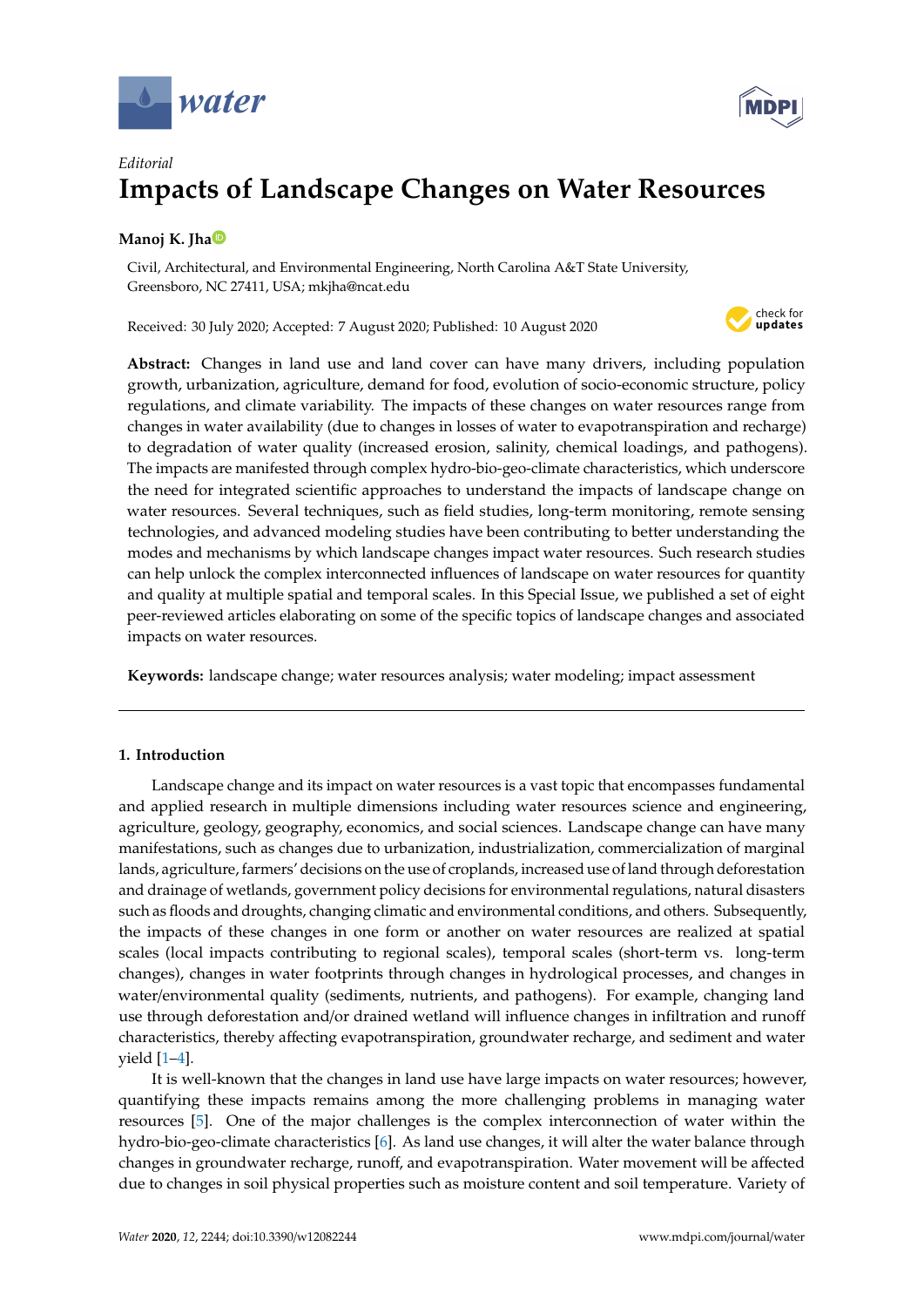land use types will have associated changes in land characteristics affecting the movement of water in variety of ways. Added to this challenge is the response time of the impacts. For example, groundwater systems response to changes in land use may vary widely from days to decades. Similarly, large scale changes in land use will impact evapotranspiration to a large extent that will be propagated through hydrologic systems and may potentially modify regional weather patterns and climate variability in an unknown future time.

Technological advancements over the years and continuous research efforts have pushed the boundary of science to better understand and quantitatively assess the impacts of landscape change on water resources. While field studies have been proven useful to understand the complexity of impacts at local scales [\[7\]](#page-4-4), analyses at regional or watershed scales adopt modeling and simulation strategies [\[8,](#page-4-5)[9\]](#page-4-6). A range of tools, including hydrological, biophysical, ecosystem models have been developed and used (stand alone or in combination) for investigation and inform the decision-making process. These decision analysis tools identify landscape-change impacts, risks, and uncertainties to provide guidance to make key management decisions [\[10](#page-4-7)[,11\]](#page-4-8).

This Special Issue presents studies [\[12](#page-4-9)[–19\]](#page-5-0) that describe the application of a variety of observational and modeling tools and techniques to evaluate the impacts of landscape changes on water resources in watersheds. Landscape changes included change due to agricultural best management practices (BMPs), low impact development (LID) in urban settings, conservation agriculture practices, conversion of erosion hot spot cropland into forest, and others. The impact on water resources included the changes in streamflow, stream and soil temperature, evapotranspiration, sediment, and others. The application of methods included study watersheds in U.S., Hungary, China, South Korea, and Ethiopia.

#### **2. Summary of Papers in the Special Issue**

Table [1](#page-2-0) shows the comparative analysis of all articles of this Special Issue in terms of the type of the land use change analysis, evaluated impact assessment parameters, and the methods used. Brief summaries of each of the eight published papers are also presented.

| Landscape Change<br>Analysis                                     | Impact<br>Assessment<br>Parameter(s)                                      | Approach Used                                                                                                                     | <b>Study Area</b>                                                                        | Paper              |
|------------------------------------------------------------------|---------------------------------------------------------------------------|-----------------------------------------------------------------------------------------------------------------------------------|------------------------------------------------------------------------------------------|--------------------|
| Impact of LID at<br>watershed scale                              | Surface runoff,<br>subsurface runoff,<br>peak flow,<br>evapotranspiration | Application of an<br>ecohydrological model,<br>Visualizing Ecosystems for<br>Land Management<br>Assessments (VELMA)               | East Fork Little<br>Miami River<br>Watershed, OH,<br><b>USA</b>                          | $[12]$             |
| Impact of land use<br>change on stream<br>temperature            | Streamflow, stream<br>temperature                                         | Develop a mechanistic<br>stream temperature model in<br>Soil and Water Assessment<br>Tool (SWAT) model                            | Marys River<br>Watershed, OR,<br><b>USA</b>                                              | $\lceil 16 \rceil$ |
| Impact of open and<br>forested landscapes on<br>soil temperature | Soil temperature                                                          | Extending soil temperature<br>model in VELMA                                                                                      | Crest-to-Coast<br>Environmental<br>Monitoring<br>Transect<br>(O'CCMoN) sites,<br>OR, USA | $[17]$             |
| Impact of landscape on<br>river meandering<br>system             | Channel sinuosity<br>vs. forest density<br>and ecological<br>value        | GIS analysis of meandering<br>bends between 1952 and<br>2017 using aerial imagery<br>and UAV (unmanned aerial<br>vehicle)-surveys | Sajó River,<br>Hungary                                                                   | $\lceil 18 \rceil$ |

|  |  | <b>Table 1.</b> Comparative analysis of research presented in Special Issue papers. |  |  |  |  |
|--|--|-------------------------------------------------------------------------------------|--|--|--|--|
|--|--|-------------------------------------------------------------------------------------|--|--|--|--|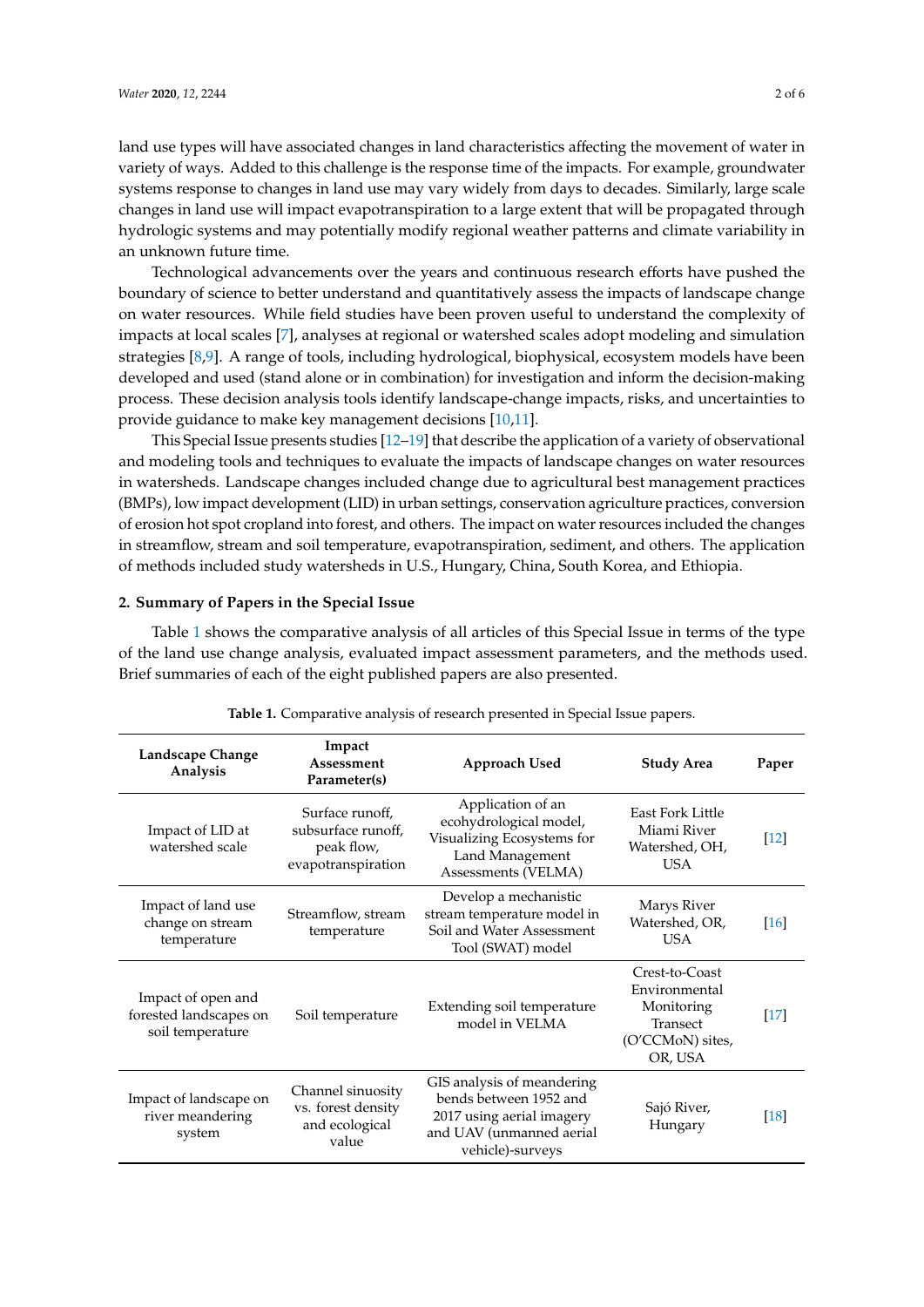<span id="page-2-0"></span>

| Landscape Change<br>Analysis                                                 | Impact<br>Assessment<br>Parameter(s)    | Approach Used                                                                                                                | <b>Study Area</b>               | Paper              |
|------------------------------------------------------------------------------|-----------------------------------------|------------------------------------------------------------------------------------------------------------------------------|---------------------------------|--------------------|
| Impact of optimal<br>placement of BMPs for<br>environmental<br>effectiveness | Streamflow,<br>sediment, BMP cost       | Watershed modeling<br>framework using SWAT and<br>optimization algorithm<br>NSGA-II.                                         | Youwuzhen<br>Watershed, China   | $\lceil 13 \rceil$ |
| Impact of converting<br>erosion hot spot into<br>forested area               | Sediment yield                          | Morgan-Morgan-Finney<br>(DMMF) model                                                                                         | Haean Catchment,<br>South Korea | [14]               |
| Impact of conservation<br>agriculture on a<br>regional scale                 | Crop yield, water                       | <b>Agricultural Policy</b><br>Environmental eXtender<br>(APEX) and GIS-based<br>multi-criteria evaluation<br>(MCE) technique | Ethiopia                        | $[15]$             |
| Impact of landscape on<br>vulnerability of flood<br>in an urban watershed    | Streamflow, flood<br>extent, inundation | Hydrodynamic model<br>HEC-RAS (Hydrologic<br>Engineering Center-River<br>Analysis System) and<br>hydrologic model SWAT       | Blue River, MO,<br><b>USA</b>   | $[19]$             |

**Table 1.** *Cont*.

#### *2.1. Cumulative E*ff*ects of Low Impact Development on Watershed Hydrology in a Mixed Land-Cover System, by Hoghooghi et al., 2018*

LID practices are designed to reduce the impact of land use change on hydrology. This study used a spatially explicit ecohydrological model VELMA, to assess the impact of LID techniques at the watershed scale. The authors calibrated and validated the model for streamflow. Hydrological effects of three common LID practices (rain gardens, permeable pavement, and riparian buffers) were tested on a 0.94 km<sup>2</sup> mixed land cover semi-urban watershed (27 percent impervious) in Ohio, USA. LID practices were shows to perform as expected for effectively reducing the peak flow and increasing infiltration but with limited efficiency in semi-urban watershed.

## *2.2. Modeling Landscape Change E*ff*ects on Stream Temperature Using the Soil and Water Assessment Tool, by Mustafa et al., 2018*

Stream temperature is an important factor in regulating fish behavior and habitat. This study investigates the impact of landscape change on stream temperature. The authors developed a mechanistic stream temperature module within the watershed modeling environment of the SWAT model and applied it to the 782 km<sup>2</sup> watershed in Oregon, USA. The model was calibrated for flow and stream temperature before examining the changes in stream temperature due to change in land use. The model was able to capture the increased stream temperatures in agricultural sub-basins compared with forested sub-basins.

#### *2.3. Improved Soil Temperature Modeling Using Spatially Explicit Solar Energy Drivers, by Halama et al., 2018*

Soil temperature affects ecosystem properties including increasing the water temperature. This study demonstrated that local solar energy information improved soil temperature modeling estimates simulated by a soil temperature subroutine within a larger ecohydrological watershed model VELMA. Authors calibrated the model using the data available from Oregon's Crest-to-Coast Environmental Monitoring Transect (O'CCMoN) sites. Results demonstrated the benefit of including spatially explicit representations of solar energy within watershed-scale models that simulate soil temperature.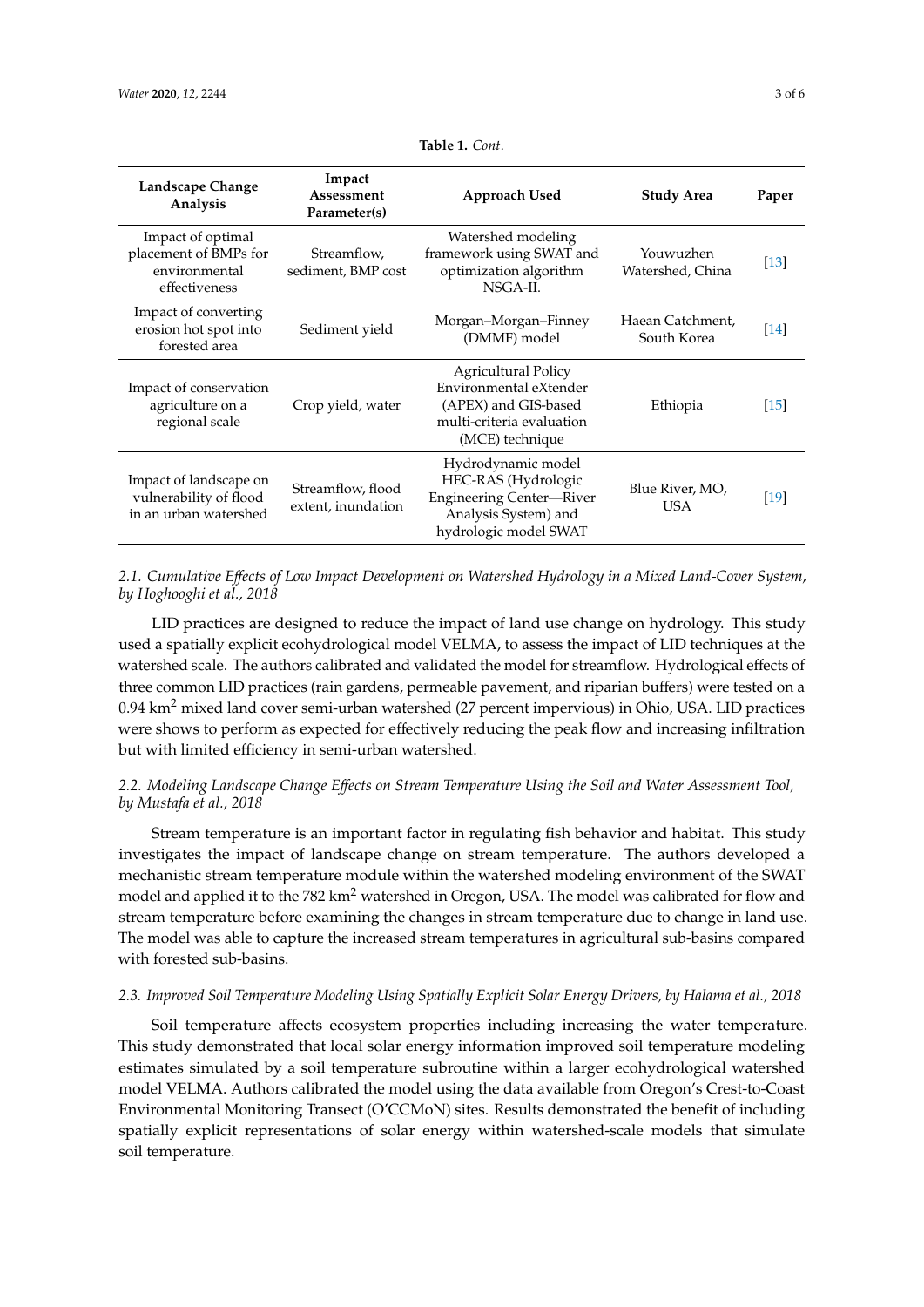#### *2.4. Issues of Meander Development: Land Degradation or Ecological Value? The Example of the Sajó River, Hungary, by Bertalan et al., 2018*

River channels and their surrounding floodplains enhance landscape evolution and the diversification of environments. This study investigates the geomorphological development and effects of bank erosion along meandering Sajó River in Hungary. Authors performed GIS analysis of three consecutive meandering bends over 10 periods between 1952 and 2017 based on archive aerial imagery and UAV-surveys. Analyses revealed that the meandering (channel sinuosity) was directly proportional to forest density (dominant, compact, and connected) which provided high ecological value.

### *2.5. E*ff*ects of Di*ff*erent Spatial Configuration Units for the Spatial Optimization of Watershed Best Management Practice Scenarios, by Zhu et al., 2019*

Variation in spatial configurations of BMPs at the watershed scale may have significantly different environmental effectiveness. This study investigated and compared the effects of four main types of spatial configuration units for BMP scenarios optimization. Optimization was conducted based on a fully distributed watershed modeling framework, the Spatially Explicit Integrated Modeling System (SEIMS) using SWAT, and an intelligent optimization algorithm Non-dominated Sorting Genetic Algorithm II (NSGA-II). Results showed that the different BMP configuration yielded significant differences in near-optimal Pareto solutions, optimizing efficiency, and spatial distribution of BMP scenarios. BMP configuration units that support the adoption of expert knowledge on the spatial relationships between BMPs and spatial locations (e.g., hydrologically connected fields, slope position units) are considered to be the most valuable spatial configuration units for watershed BMP scenarios optimization and integrated watershed management.

#### *2.6. Evaluating the E*ff*ectiveness of Spatially Reconfiguring Erosion Hot Spots to Reduce Stream Sediment Load in an Upland Agricultural Catchment of South Korea, by Choi et al., 2019*

Soil erosion has a negative impact on the environment and socioeconomic factors by degrading the quality of both nutrient-rich surface soil and water. This modeling study demonstrated the effectiveness of converting soil erosion hot spots within the watershed into forest for reducing the sediment yield significantly.

#### *2.7. Scaling-Up Conservation Agriculture Production System with Drip Irrigation by Integrating MCE Technique and the APEX Model, by Assefa et al., 2019*

Conservation agriculture, which promotes no-till, mulching, and diverse cropping, provides higher water use efficiency in addition to improving soil fertility and crop yield. This study demonstrated the scaling-up impacts of conservation agriculture on a regional scale. The calibrated biophysical model APEX in combination with GIS-based multi-criteria evaluation (MCE) technique was used to extend the modeling analysis to the national scale in Ethiopia. Results indicated that the conservation agriculture with drip irrigation technology could improve groundwater potential for irrigation up to five folds and intensify crop productivity by up to three to four folds across the nation.

#### *2.8. Flooding Urban Landscapes: Analysis Using Combined Hydrodynamic and Hydrologic Modeling Approaches, by Jha and Afreen, 2020*

Urban landscape dictates the extent of inundation during a flood event, affecting vulnerable infrastructures. This study presents a systematic approach of combining hydrodynamic model HEC-RAS with hydrologic model SWAT in delineating flood inundation zones, and subsequently assessing the vulnerability of critical infrastructures in the Blue River Watershed in Kansas City, Missouri. Results demonstrate the usefulness of such combined modeling systems to predict the extent of flood inundation and thus support analyses of management strategies to deal with the risks associated with critical infrastructures in an urban setting.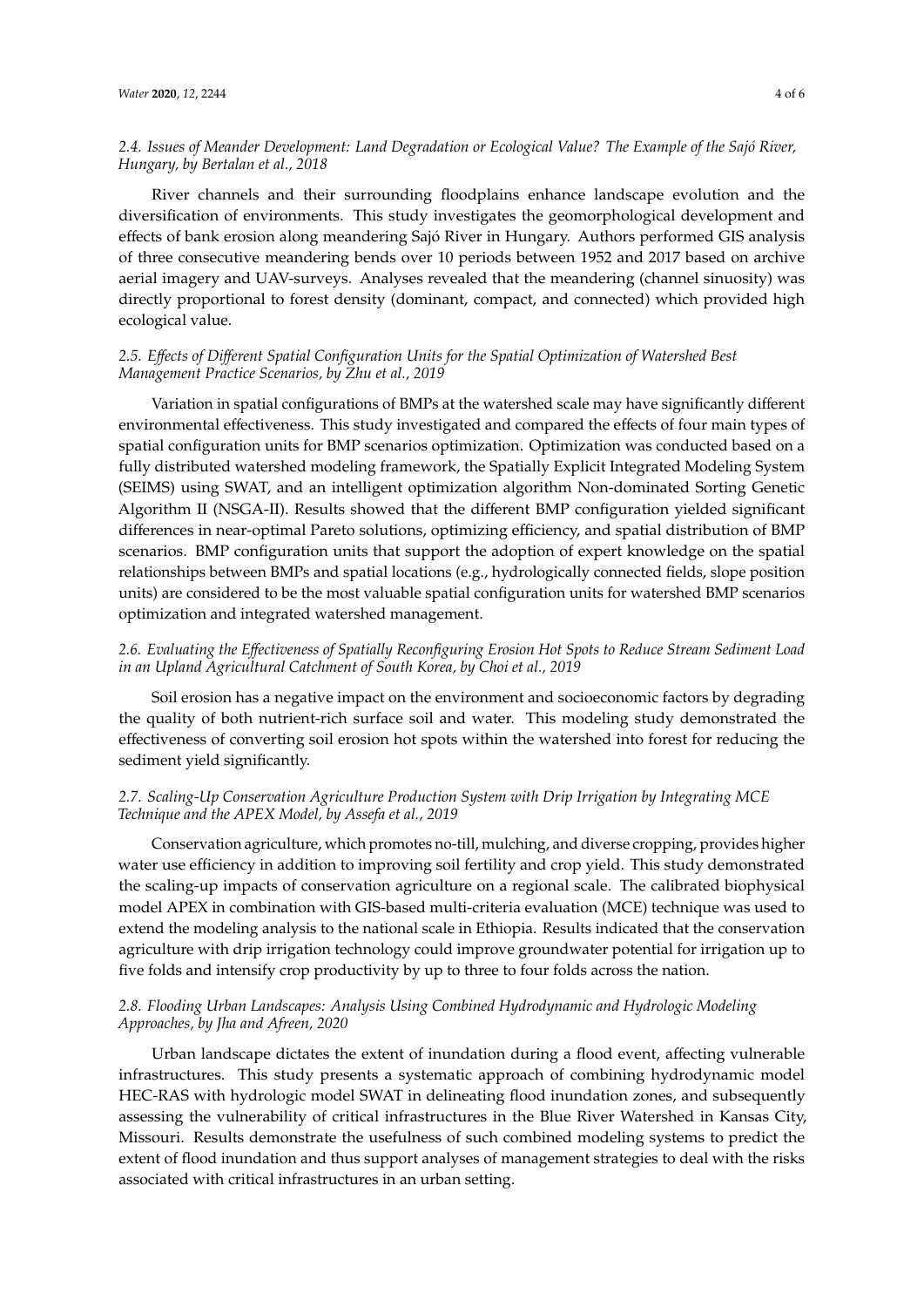## **3. Conclusions**

Landscape changes have direct linkages with changes in hydrology in terms of water balance components. As land use characteristics change, it will alter the hydrology at the local scale, leading to the impacts on water availability and associated water quality to regional scales and at various temporal scales. The papers in this Special Issue describe the applications of a variety of observational and modeling tools and techniques to evaluate the impacts of landscape changes on water resources. The studies can be categorized into four subject areas: (1) impact assessment due to implementation of management practices [\[12](#page-4-9)[–15\]](#page-4-12), (2) impact of landscape on stream and soil temperature [\[16,](#page-5-1)[17\]](#page-5-2), (3) landscape and river meandering [\[18\]](#page-5-3), and (4) landscape for flood inundation [\[19\]](#page-5-0).

**Funding:** This received no external funding.

**Conflicts of Interest:** The author declares no conflict of interest.

## **References**

- <span id="page-4-0"></span>1. Vandas, S.J.; Winter, T.C.; Battaglin, W.A. Water and the Environment. American Geosciences Institute (AGI) Environmental Awareness Series. 2002. ISBN 0-922152-63-2. Available online: http://[www.agiweb.org](http://www.agiweb.org/environment/publications/water.pdf)/ [environment](http://www.agiweb.org/environment/publications/water.pdf)/publications/water.pdf (accessed on 25 July 2020).
- 2. Kling, C.L.; Panagopoulos, Y.; Rabotyagov, S.S.; Valcu, A.M.; Gassman, P.W.; Campbell, T.; White, M.J.; Arnold, J.; Srinivasan, R.; Jha, M.K.; et al. LUMINATE: Linking agricultural land use, local water quality and Gulf of Mexico hypoxia. *Eur. Rev. Agric. Econ.* **2014**, *41*, 431–459. [\[CrossRef\]](http://dx.doi.org/10.1093/erae/jbu009)
- 3. Jha, M.K.; Schilling, K.E.; Gassman, P.W.; Wolter, C.F. Targeting land-use change for nitrate-nitrogen load reductions in an agricultural watershed. *J. Soil Water Conserv.* **2010**, *65*, 342–352. [\[CrossRef\]](http://dx.doi.org/10.2489/jswc.65.6.342)
- <span id="page-4-1"></span>4. Rabotyagov, S.; Jha, M.K.; Campbell, T. Impact of crop rotations on optimal selection of conservation practices for water quality protection. *J. Soil Water Conserv.* **2010**, *65*, 369–380. [\[CrossRef\]](http://dx.doi.org/10.2489/jswc.65.6.369)
- <span id="page-4-2"></span>5. Stonestrom, D.A.; Scanlon, B.R.; Zhang, L. Introduction to special section on impacts of land use change on water resources. *Water Resour. Res.* **2009**, *45*, W00A00. [\[CrossRef\]](http://dx.doi.org/10.1029/2009WR007937)
- <span id="page-4-3"></span>6. Panagopoulos, Y.; Gassman, P.W.; Jha, M.K.; Kling, C.L.; Campbell, T.; Srinivasan, R.; White, M.; Arnold, J.G. A refined regional modeling approach for the Corn Belt—Experiences and recommendations for large-scale integrated modeling. *J. Hydrol.* **2015**, *524*, 348–366. [\[CrossRef\]](http://dx.doi.org/10.1016/j.jhydrol.2015.02.039)
- <span id="page-4-4"></span>7. Assefa, T.T.; Jha, M.K.; Reyes, M.R.; Tilahun, S.A.; Worqlul, A. Experimental evaluation of conservation agriculture with drip irrigation for water productivity in sub-Saharan Africa. *Water* **2019**, *11*, 530. [\[CrossRef\]](http://dx.doi.org/10.3390/w11030530)
- <span id="page-4-5"></span>8. Assefa, T.T.; Jha, M.K.; Reyes, M.R.; Worqlul, A. Modeling the impacts of conservation agriculture with drip irrigation system on hydrology and water management in sub-Sahara Africa. *Sustainability* **2018**, *10*, 4763. [\[CrossRef\]](http://dx.doi.org/10.3390/su10124763)
- <span id="page-4-6"></span>9. Jha, M.K. Evaluating Hydrologic Response of an Agricultural Watershed for Watershed Analysis. *Water* **2011**, *3*, 604–617. [\[CrossRef\]](http://dx.doi.org/10.3390/w3020604)
- <span id="page-4-7"></span>10. Schilling, K.E.; Gassman, P.W.; Kling, C.L.; Campbell, T.; Jha, M.K.; Wolter, C.F.; Arnold, J.G. The potential for agricultural land use change to reduce flood risk in a large watershed. *Hydrol. Process.* **2013**, *28*, 3314–3325. [\[CrossRef\]](http://dx.doi.org/10.1002/hyp.9865)
- <span id="page-4-8"></span>11. Jha, M.K.; Gassman, P.W.; Arnold, J.G. Water quality modeling for the Raccoon River Watershed Using SWAT. *Trans. ASABE* **2007**, *50*, 479–493. [\[CrossRef\]](http://dx.doi.org/10.13031/2013.22660)
- <span id="page-4-9"></span>12. Hoghooghi, N.; Golden, H.; Bledsoe, B.; Barnhart, B.; Brookes, A.; Djang, K.; Halama, J.; McKane, R.; Nietch, C.; Pettus, P. Cumulative effects of low impact development on watershed hydrology in a mixed land-cover system. *Water* **2018**, *10*, 991. [\[CrossRef\]](http://dx.doi.org/10.3390/w10080991) [\[PubMed\]](http://www.ncbi.nlm.nih.gov/pubmed/31396407)
- <span id="page-4-10"></span>13. Zhu, L.; Qin, C.; Zhu, A.; Liu, J.; Wu, H. Effects of different spatial configuration units for the spatial optimization of watershed best management practice scenarios. *Water* **2019**, *11*, 262. [\[CrossRef\]](http://dx.doi.org/10.3390/w11020262)
- <span id="page-4-11"></span>14. Choi, K.; Maharjan, G.; Reineking, B. Evaluating the effectiveness of spatially reconfiguring erosion hot spots to reduce stream sediment load in an upland agricultural catchment of South Korea. *Water* **2019**, *11*, 957. [\[CrossRef\]](http://dx.doi.org/10.3390/w11050957)
- <span id="page-4-12"></span>15. Assefa, T.; Jha, M.; Worqlul, A.; Reyes, M.; Tilahun, S. Scaling-up conservation agriculture production aystem with drip irrigation by integrating MCE technique and the APEX model. *Water* **2019**, *11*, 2007. [\[CrossRef\]](http://dx.doi.org/10.3390/w11102007)